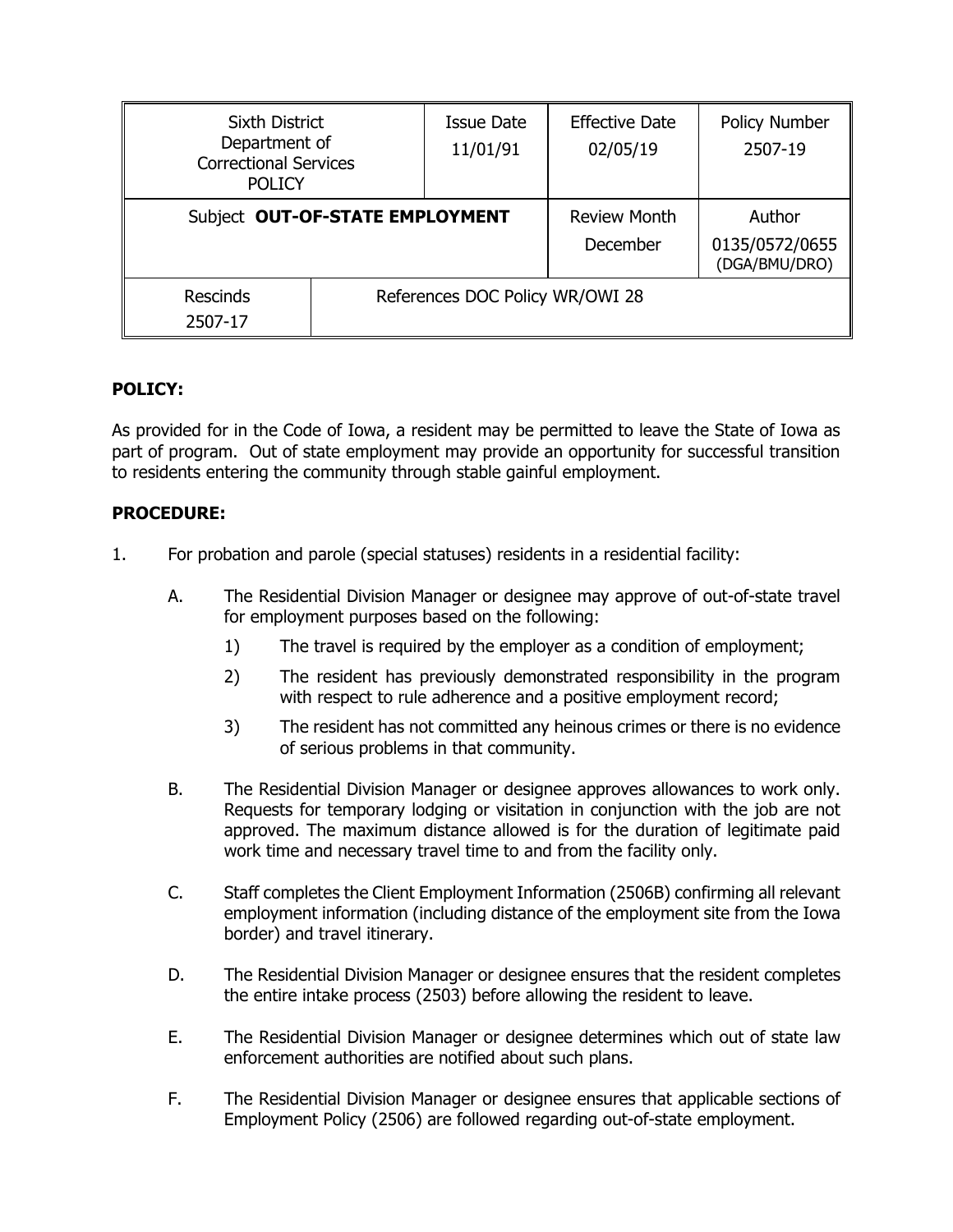# **POLICY NUMBER 2507-19 PAGE 2 OF 3**

# **PROCEDURE:** (continued)

- 2. For work release/OWI status residents in a residential facility:
	- A. It is the policy of the Iowa Department of Corrections (IDOC), as provided for in Chapter 904 Section 901 of the Code of Iowa, that offenders may be permitted to leave this state as a part of Work Release/OWI program. However, in conjunction with such plans, several conditions are met.
	- B. Eligibility In order to become eligible for out-of-state employment while on Work Release/OWI, offenders are assigned to a residential facility in a border city or be required to travel out of state by the employer. Furthermore, residential facility staff determines which offenders may be considered for out-of-state employment, based on job qualifications, work available and the absence of any significant potential problem areas.
	- C. Waiver Form The residential facility Manager/Designee ensures offenders sign the standard WR/OWI Program Plan Addendum-Agreement for Out of State Employment form and it is properly witnessed by staff before allowing any offender to leave the state.
	- D. **WR/OWI 47 F-2**, Release Plan Sets forth rules, regulations, terms and conditions governing an offender's WR/OWI Placement.
	- E. Mileage Limit The maximum distance allowed for any out-of-state employment is 25 miles one way from the Iowa border. Any exception to this requires approval from Central Office WR/OWI Coordinator/Designee.
	- F. Time Limits Offenders may be allowed to remain out-of-state for the duration of legitimate paid work time and necessary travel time to and from the residential facility only.
	- G. Notification to Law Enforcement Notification to law enforcement authorities that an offender is released to their jurisdiction for the purpose of employment or programming.
	- H. The Residential Division Manager or designee ensures all standards and procedures are followed regarding out-of-state employment.
	- I. Out of State Employment:
		- 1) Staff determines which offenders may be considered for out-of-state employment, using the previous definitions and any other pertinent information available.
		- 2) The offender and authorized residential facility staff signs the WR/OWI Program Plan Addendum-Agreement for Out-of-State Employment form. All employment information is confirmed including distance of the employment site from the Iowa border before allowing the offender to leave the state of Iowa.